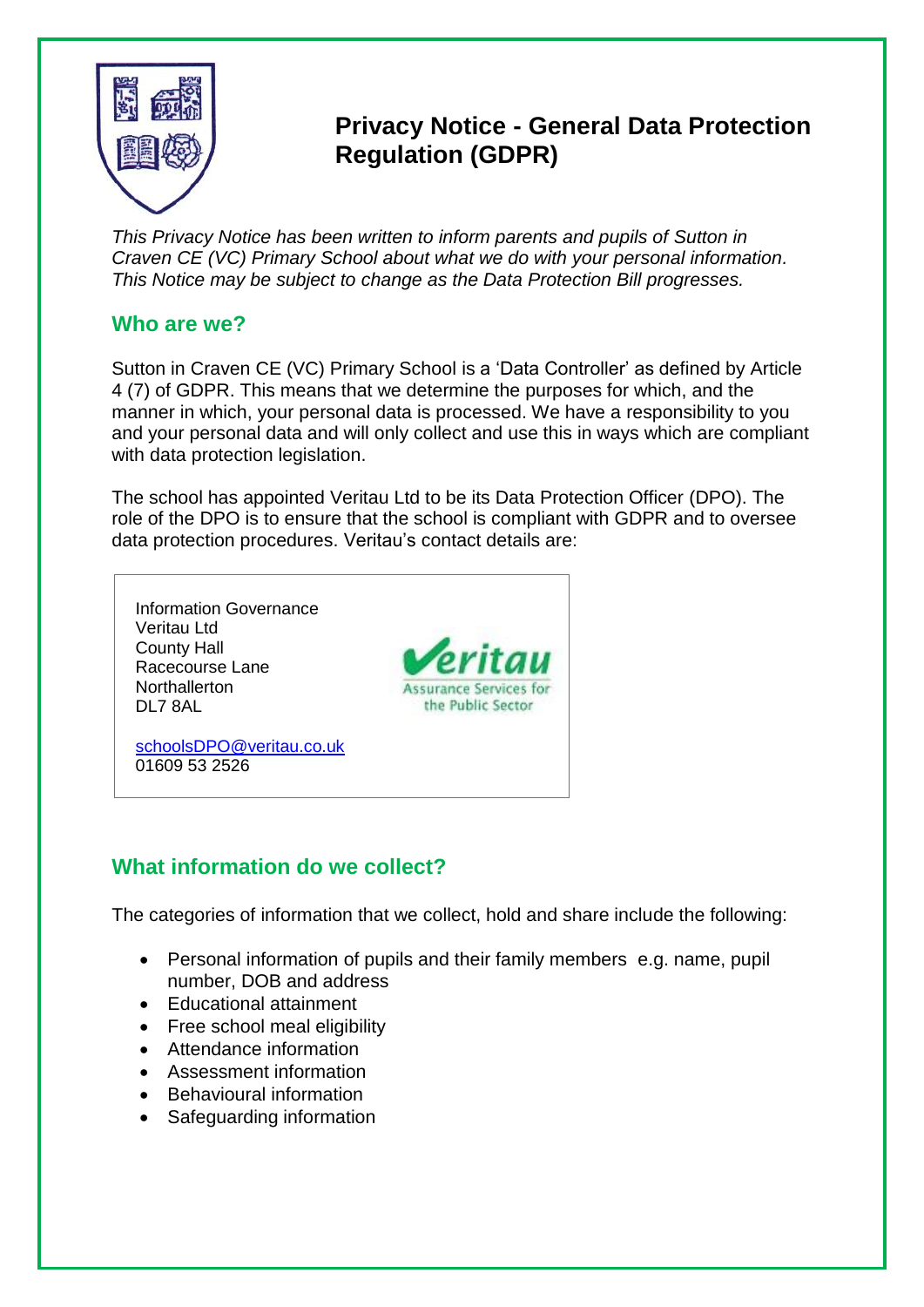We will also process certain 'special category' data about our pupils including:

- Relevant medical information- please note that where the pupil has a severe allergy or is thought to be at risk of needing emergency care for a medical issue then this will be shared with all the staff. We may do this in the form of photo identification in the staff room to ensure that all staff are aware of the issues should an emergency situation arise
- Special Educational Needs and Disabilities information
- Race, ethnicity and religion

## **Why do we collect your personal data?**

We use the information we collect:

- to support pupil learning
- to monitor and report on pupil progress
- to provide appropriate pastoral care
- to assess the quality of our services

Any personal data that we process about our pupils and parents is done so in accordance with Article 6 and Article 9 of GDPR:

Our legal basis for processing your personal data, in line with Article  $6(1)(c)$  include:

- Education Act 1944,1996, 2002
- Education and Adoption Act 2016
- Education (Information About Individual Pupils)(England) Regulations 2013
- Education (Pupil Information) (England) Regulations 2005
- Education and Skills Act 2008
- Children Act 1989, 2004
- Children and Families Act 2014
- Equality Act 2010
- Education (Special Educational Needs) Regulations 2001

We also process information in accordance with Article 6(e) and Article 9(2)(g) as part of the official authority vested in us as Data Controller and for reasons of substantial public interest. Such processing, which is not mandatory but is considered to be in our pupils' interests, include:

- School trips
- Extra curricular activities

Whilst the majority of pupil information you provide to us is mandatory, some of it is provided to us on a voluntary basis. When we do process this additional information we will ensure that we ask for your consent to process this.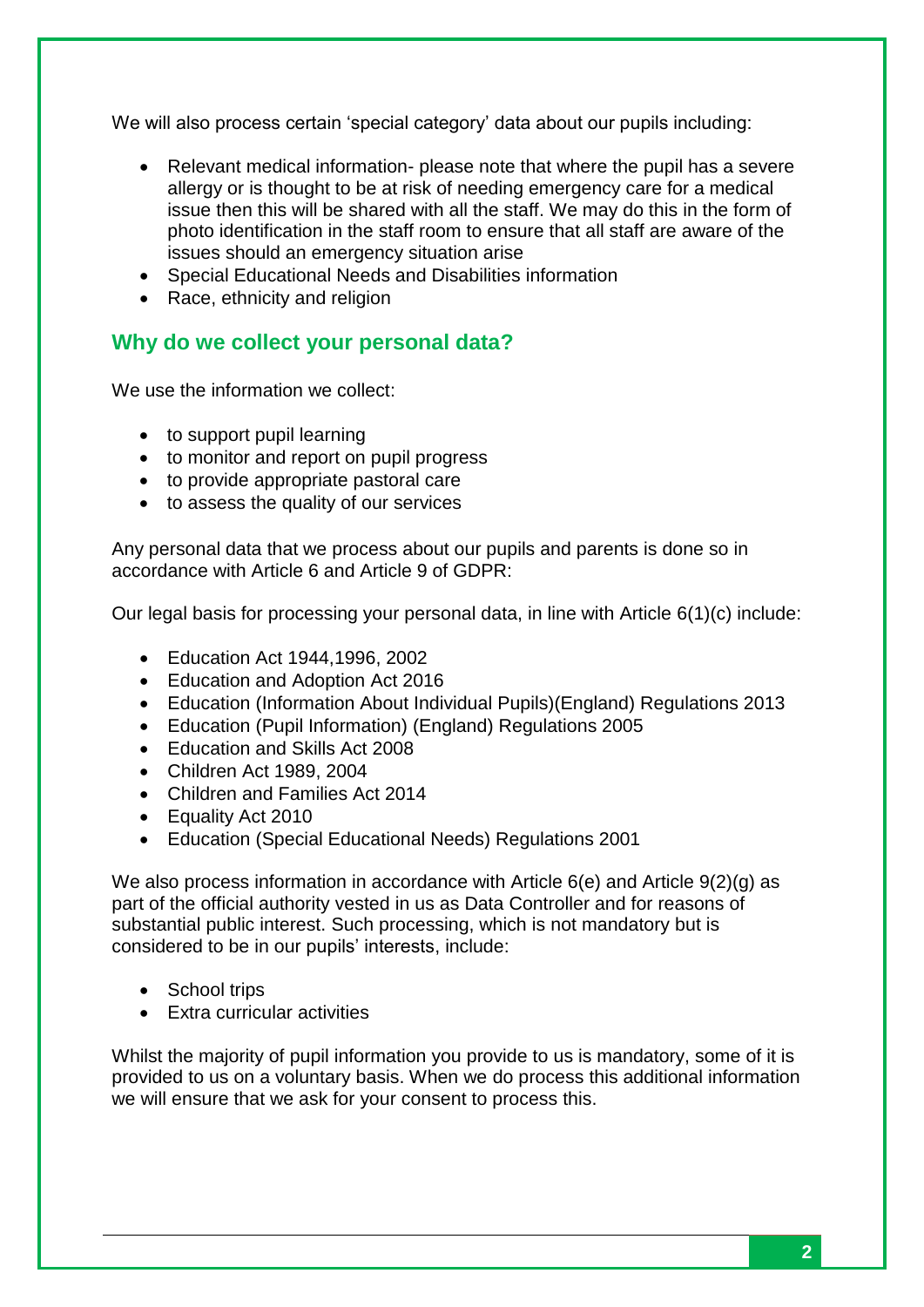## **Who do we obtain your information from?**

Much of the information we process will be obtained directly from you (pupils and parents). We will also process information received from:

- Department for Education (DfE)
- Local Education Authority (North Yorkshire, Bradford and Lancashire)
- Previous schools attended

#### **Who do we share your personal data with?**

We routinely share pupil information with:

- schools that the pupils attend after leaving us
- our Local Education Authority (North Yorkshire, Bradford and Lancashire)
- the Department for Education (DfE)
- National Health Service bodies

For more information on information sharing with the DfE (including the National Pupil Database and Census) please go to: [https://www.gov.uk/government/publications/national-pupil-database-user-guide-and-](https://www.gov.uk/government/publications/national-pupil-database-user-guide-and-supporting-information)

[supporting-information](https://www.gov.uk/government/publications/national-pupil-database-user-guide-and-supporting-information)

We will not share any information about you outside the school without your consent unless we have a lawful basis for doing so.

#### **How long do we keep your personal data for?**

Sutton in Craven CE (VC) Primary School will keep your data in line with our Information Policy. Most of the information we process about you will be retained as determined by statutory obligations. Any personal information which we are not required by law to retain will only be kept for as long as is necessary to fulfil our organisational needs.

#### **What rights do you have over your data?**

Under GDPR parents and pupils have the following rights in relation to the processing of their personal data:

- to be informed about how we process your personal data. This notice fulfils this obligation
- to request access to your personal data that we hold, and be provided with a copy of it
- to request that your personal data is amended if inaccurate or incomplete
- to request that your personal data is erased where there is no compelling reason for its continued processing
- to request that the processing of your personal data is restricted
- to object to your personal data being processed